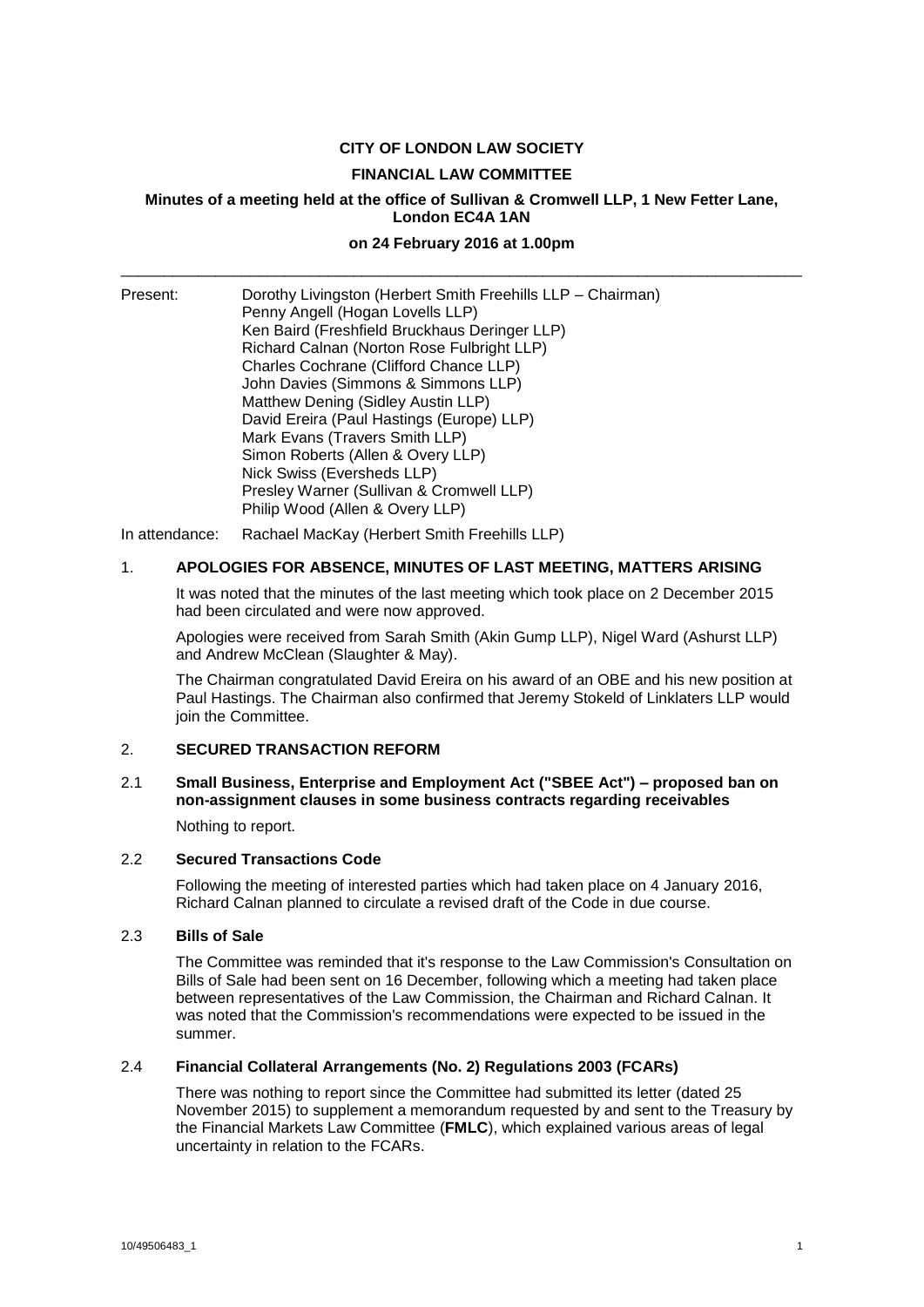# 2.5 **Releases of security (no payment of debt) and Companies House Forms MR04 and MR05**

Nothing to report.

# 3. **CSD REGULATION 2014 (ARTICLE 3(2))**

It was agreed that there was nothing further for the Committee to do on this matter for now, but that the Committee's concerns should be raised again when the Regulation is next reviewed by the EC. Therefore, the Committee should keep a watching brief on this matter until then.

## 4. **FINANCIAL STABILITY: ARTICLE 55 OF THE EU BANK RECOVERY AND RESOLUTION DIRECTIVE (BRRD) – CONTRACTUAL RECOGNITION OF BAIL-IN (D EREIRA/D LIVINGSTON)**

The Committee agreed that the contractual recognition of bail-in requirements under Article 55 of the BRRD were unnecessarily burdensome and were causing concern in the market.

It was agreed that David Ereira should arrange a working party meeting as soon as possible to discuss the Committee's next steps.

AFTER NOTE: THE LMA HAS WRITTEN TO THE EUROPEAN COMMISSION, THE PRA AND THE FCA (BY LETTERS DATED 25 AND 17 FEBRUARY 2016) PUTTING FORWARD THE CASE FOR A MORE PROPORTIONATE APPROACH TO CONTRACTUAL RECOGNITION OF BAIL-IN AND EXPLAINING THE DIFFICULTIES THAT EU FIRMS ARE EXPERIENCING.

## 5. **E-SIGNATURES**

It was noted that following circulation of the draft Guidance and Instructions to Counsel by the cross-firm joint working party considering the use of electronic signatures, it had been agreed that the Guidance should refer to the new EU Regulation on electronic signatures which will come into force on 1 July. A revised draft of the Guidance and Instructions were awaited.

AFTER NOTE: REVISED DRAFTS HAD BEEN CIRCULATED TO JWP MEMBERS FOR COMMENT ON FEBRUARY.

# 6. **SECURITISATION MARKET**

# 6.1 **Capital Markets Union**

Nothing to report. However the Committee would keep a watching brief on developments, as this would affect debt instruments in the future.

#### 6.2 **EU proposal for a Regulation on Securitisation**

Nothing to report. The Committee would keep a watching brief on developments.

## 6.3 **Consultation on Covered Bonds in the EU**

It was noted that this consultation had closed on 6 January 2016 and that the Committee had not responded. The Committee would keep a watching brief on developments.

#### 6.4 **EU Regulation 2015/365 on Transparency Securities Financing Transactions and of Reuse and Amending Regulation (EU) No 648/2012**

The Committee noted the FMLC letter dated 8 January 2016 regarding amendments which had been made to proposed Article 15 and title transfer financial collateral arrangements. The Committee would keep a watching brief on developments